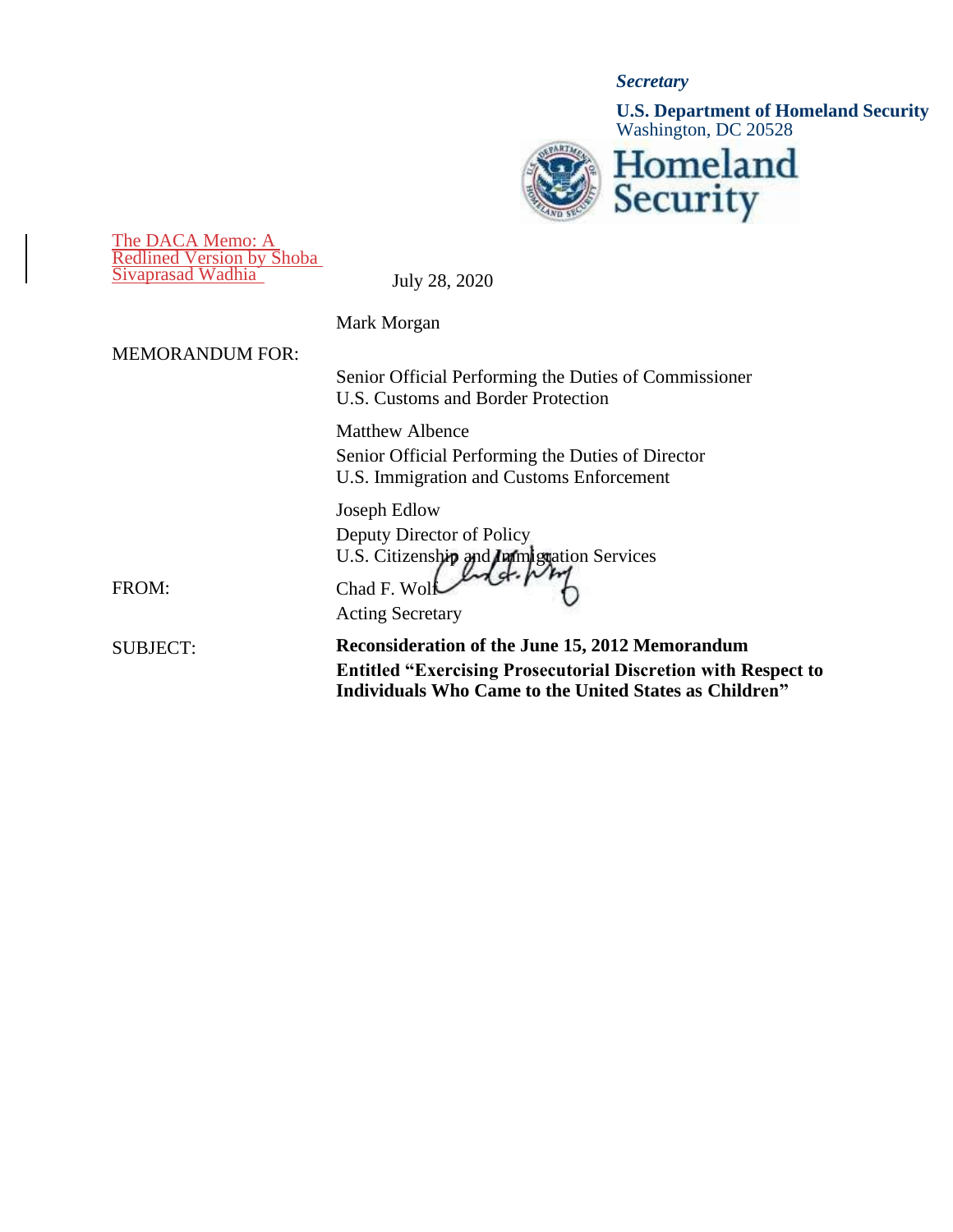On June 15, 2012, Secretary of Homeland Security Janet Napolitano established the policy known as Deferred Action for Childhood Arrivals (DACA) through a memorandum entitled "Exercising Prosecutorial Discretion with Respect to Individuals Who Came to the United States as Children." Ever since, the policy has been subject to substantial controversy widely supported by the American public and resulted in significant benefits to the U.S. economy, education space, healthcare, and beyond. In recent years, Acting Secretary of Homeland Security Elaine Duke and Secretary of Homeland Security Kirstjen Nielsen concluded without a sound legal rationale or policy reason that the DACA policy should be fully rescinded and issued additional memoranda in 2017 and 2018, respectively, to effect that decision.

On June 18, 2020, the U.S. Supreme Court issued a decision that did not question the authority of the Department of Homeland Security (DHS) to rescind the DACA policy, but determined that the 2017 and 2018 memoranda had not complied with certain requirements for doing soconcluding that the way the Department of Homeland Security (DHS) ended DACA was arbitrary and capricious under administrative law and in doing so, detailed the failure of the administration consider the alternatives to stripping DACA wholesale as well as the failure to consider reliance interests held by DACA recipients. See Department of Homeland Security v. Regents of the University of California, Nos. 18-587, 18-588, 18-589. Accordingly, the Court concluded that the rescission must be vacated and remanded to DHS the lower courts to rule consistent with the Supreme Court ruling. so that it may consider the problem anew. Regents, Slip op. at 29.

By this memorandum, I am rescinding the 2017 and 2018 memoranda, bypassing the ruling of the Supreme Court by making certain immediate changes to the DACA policy to delay my obligation to reinstate DACA as it existed before the September 5, 2017 and to prolong facilitate my thorough consideration of how to address DACA in light oftaking action in light of the Supreme Court's decision. For the reasons outlined below, pending my full reconsideration of the DACA policy, I direct DHS personnel to take all appropriate actions to avoid the Supreme Court and federal court of Maryland by rejecting all pending and future initial requests for DACA, to reject all and future applications for advance parole absent exceptional circumstances, and to shorten DACA renewals consistent with the parameters established in this memorandum.

## **Background**

On June 15, 2012, Secretary Napolitano issued the memorandum (Napolitano Memorandum) establishing the DACA policy. The policy provided for the granting of deferred action toallowed certain individuals with no lawful immigration status who were brought to this country as children and who satisfied a list of additional specified criteria to request for a type of prosecutorial discretion known as deferred action. Consistent with decades of agency policy, the immigration statute and regulations, and case law, t<sup>The</sup> memorandum described this deferred action as an exercise of prosecutorial discretion to forbear from removing an alien who would otherwise be subject to removal. Under pre-existing regulations issued under the Reagan administration through notice and comment rulemaking, noncitizens granted of deferred action made aliens eligible for certain other attendant benefits, such asmay request work authorization upon a showing of economic necessity. See 8 C.F.R.  $274.12(c)(14)$ - The June 15, 2012 DACA memorandum directed U.S. Immigration and Customs Enforcement (ICE) and U.S. Citizenship and Immigration Services (USCIS) to establish procedures for granting processing deferred action requests and applications for work authorization to eligible noncitizensaliens for a two-year period, subject to renewal, and fornotifying those aliens of DHS's decision to do so. The memorandum stated, however, that it confer[red] no substantive right, immigration status or pathway to citizenship.

On November 20, 2014, Secretary of Homeland Security Jeh Johnson issued a memorandum (Johnson Memorandum) to expand-adjust the DACA policy and establish announce a new but never operational, related policy known as Deferred Action for Parents of Americans and Lawful Permanent Residents (DAPA). With regard to DACA, this memorandum eliminated a criterion relating to the age of the age cap for DACA requestors when the policy was announced while retaining other age requirements, extended the deferred-action and work-authorization period from two to three years, and adjusted the date by which requestors must have entered the United States to be eligible for DACA. The DAPA policy would have allowed for deferred action to be provided to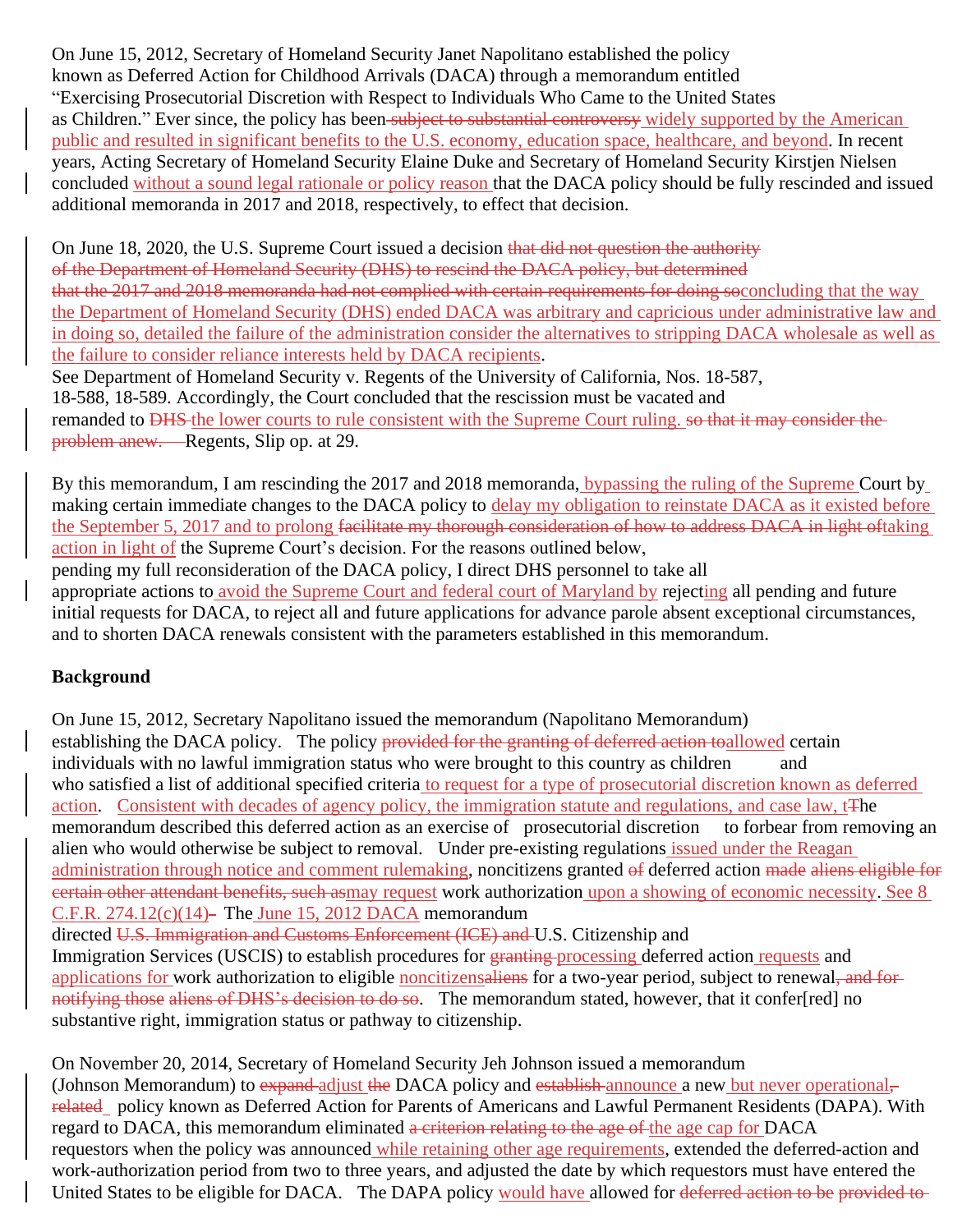certain parents whose children are U.S. citizens or lawful permanent residents to request for deferred action through a process similar to DACA.

Shortly thereafter, the U.S. District Court for the Southern District of Texas issued a nationwide preliminary injunction preventing both the DAPA policy and the expansion of the DACA policy from taking effect. In 2015, the U.S. Court of Appeals for the Fifth Circuit affirmed, holding that DAPA and expanded DACA likely violated both the Administrative Procedure Act (APA) and the Immigration and Nationality Act (INA) but never ruling on the merits. In 2016, the U.S. Supreme Court affirmed deadlocked on the court of appeals' decision by an equally divided vote of 4-4, leaving the ruling of the Fifth Circuit in place. On June 15, 2017, Secretary of Homeland Security John Kelly issued a memorandum rescinding the never operational Johnson Memorandum. To date, no court has ruled that DACA is unlawful by statute or unconstitutional.

Also, in June 2017, several of the state plaintiffs from the Texas lawsuit announced their intent to amend their complaint in the then still-pending litigation to challenge the original DACA policy as well. The States argued that the DACA policy was unlawful for the same reasons as the DAPA policy and the expansion of the DACA policy. At no point has a court ruled that DACA, DAPA or the expanded DACA policy is unlawful or bad policy. By contrast, there exists a long history and crystal-clear legal foundation for discretional policies like DACA. Nevertheless, o-On September 4, 2017, then-Attorney General Jefferson B. Sessions III issued a letter to Acting Secretary Duke (Sessions Letter), concluding that the DACA policy was indeed unlawful and likely would also be enjoined.

On September 5, 2017, Acting Secretary Duke issued her memorandum (Duke Memorandum) rescinding the Napolitano Memorandum and initiating an orderly wind-down of the DACA policy. The Duke Memorandum explained that, [t]aking into consideration the Supreme Court's and the Fifth Circuit's rulings in the litigation concerning the Johnson Memorandum, and the Sessions Letter, it was clear to the Acting Secretary that the DACA policy "should be terminated."

Litigation challenging the Duke Memorandum promptly ensued. As relevant here, suits were filed in the U.S. District Courts for the Northern District of California, Eastern District of New York, District of Maryland, and the District of Columbia. The District of Columbia district court vacated the rescission entirely but stayed its ruling for 90 days to permit DHS to reissue a memorandum rescinding the DACA policy and providing a fuller explanation.

In response to that ruling, on June 22, 2018, Secretary Nielsen issued an additional memorandum (Nielsen Memorandum) providing further explanation for the rescission of the DACA policy. The Nielsen Memorandum explained that the DACA policy properly was and should be rescinded, for several separate and independently sufficient reasons, including that the policy is contrary to law; that, even if it were not unlawful, Secretary Nielsen lacked sufficient confidence in the policy's legality to continue it; and that it was not sound enforcement policy in multiple respects. Despite the Nielsen Memorandum, the District of Columbia district court declined to reconsider its previous order vacating the rescission.

On June 18, 2020, having granted review in the California, New York, and D.C. cases, the U.S. Supreme Court held that the rescission of the DACA policy must be vacated. See Department of Homeland Security v. Regents of the University of California, Nos. 18-587, 18-588, 18-589. The Court observed that [a]ll parties agree[d] that DHS may rescind DACA, and the Court provided no reason to doubt that consensus. Slip op. at 9. But it held that DHS violated the APA in the manner in which it had rescinded the policy.

As a threshold matter, the Court determined that, although agency non-enforcement decisions are generally not reviewable under the APA, the rescission of the DACA policy was reviewable because DACA is not simply a nonenforcement policy. Id. at 11. Rather, the Court stated, the Napolitano Memorandum created a program for conferring affirmative immigration relief, the creation and rescission of which is subject to review under the APA. Id. And it added that the benefits attendant to deferred action provide further confirmation that DACA is more than simply a non-enforcement policy. Id.

On the merits, the Court found that when DHS rescinded the DACA policy, it failed to consider important aspects of the problem. In making that determination, the Court declined to consider the Nielsen Memorandum. Instead, the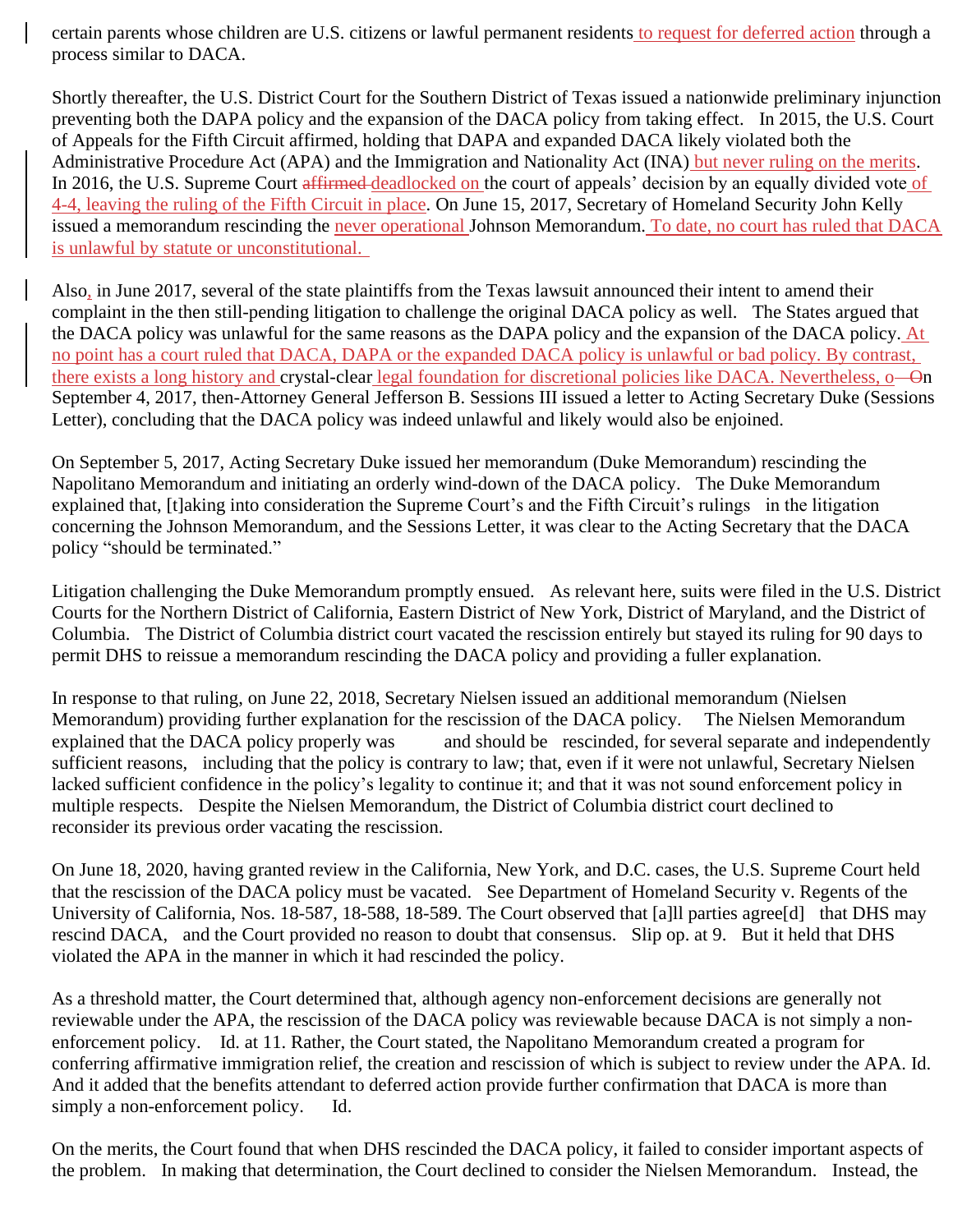Court characterized that memorandum as an impermissible post hoc rationalization of the rescission, because in the Court's view Secretary Nielsen chose to elaborate on the reasons for the initial rescission rather than take new administrative action. Id. at 14. As to the Duke Memorandum, the Court held that it was arbitrary and capricious because (1) the Acting Secretary did not adequately consider whether DHS could and should address the illegality of the DACA policy by retaining the forbearance aspect of the policy (i.e., deferred action), while declining to make DACA recipients eligible for the other associated benefits, such as work authorization, id. at 17-23; and (2) the Acting Secretary did not adequately consider how, if at all, to address any legitimate reliance on the Napolitano Memorandum, id. at 23-26. The Court thus concluded that the rescission must be vacated and that the matter should be remand[ed] to DHS so that it may consider the problem anew. Id. at 29.

The Court affirmed the District of Columbia district court's final judgment, vacated the Ninth Circuit's affirmance of the preliminary injunction issued by the Northern District of California, and vacated the preliminary injunction issued by the Eastern District of New York.

On June 30, 2020, Attorney General William Barr withdrew the Sessions Letter and directed the Department of Justice's Office of Legal Counsel to withdraw all guidance it had provided to DHS on the legality of DACA and related deferred-action policies, including an Office of Legal Counsel opinion that extensivelybriefly detailedaddressed the legality of DACA in connection with related deferredaction policies, based on legal authorities and a long history. Despite the legally sound contents of the long overdue OLC opinion, Attorney General Barr explained that he did not wish to maintain a determination as the Attorney General about the legality of DACA that might constrain the discretion [I] otherwise possess as Acting Secretary of Homeland Security to consider whether and how to rescind DACA.

### **Rescission of the Nielsen and Duke Memoranda, and Reconsideration of the Napolitano Memoranda**

In light of the Supreme Court's decision to vacate the Duke Memorandum and remand to the Department of Homeland Security, and in my capacity as the Acting Secretary of Homeland Security, I am more than one month from that decision considering anew the DACA policy which the Supreme Court held was unlawfully rescinded. To date, I have considered the Napolitano Memorandum itself, the Duke Memorandum and Acting Secretary Duke's accompanying statement, the Nielsen Memorandum, the administrative record produced in litigation challenging the Duke Memorandum, the briefs and joint appendix filed in the Supreme Court from that litigation, the joint appendix filed in the Fourth Circuit on appeal in the District of Maryland litigation, all of the judicial opinions issued in the litigation over the Duke Memorandum, including the June 18 decision of the Supreme Court, the letter from Attorney General Barr, and letters expressing support for the DACA policy that have been submitted to the President and DHS since the Supreme Court's June 18 decision.

As those materials demonstrate, except for the administration leaders who called for its rescission, whether to retain the DACA policy presents significant questions of law and legal policyhas never been a significant legal question before the courts or the court of public opinion. More importantly for present purposes, having considered those materials, I have concluded that the DACA policy, at a minimum, presents serious policy concerns that may warrant its full rescission. In the same breadth this sentence undermines previous statements by the administration in support of DACA as a policy.  $-At$  the same time, I have concluded that fully rescinding the policy would be a significant administration decision that warrants additional careful consideration. Accordingly, in the exercise of my authority and discretion in establishing national immigration policies and priorities, see 8 U.S.C. § 1103(a)(1); 6 U.S.C. § 202(5), I am rescinding the Nielsen Memorandum and the Duke Memorandum, and making certain immediate changes to the DACA policy to mitigate my enforcement policy concerns while I conduct a full and careful consideration of a full rescission. I should note or rather ignore that for the last several decades these very same statutory sections have and still serve as the foundation for policies like DACA. The administration simply lacks the resources to take enforcement action against every individual living in the United States without authorization. For this reason, the aforementioned sections have long served as a statutory foundation for the Secretary to make choices about who to deport and who to leave alone and has authorized the same to set priorities. I do not really care about this history or legal foundation. Below, I address each of my enforcement policy concerns and then explain the immediate interim changes.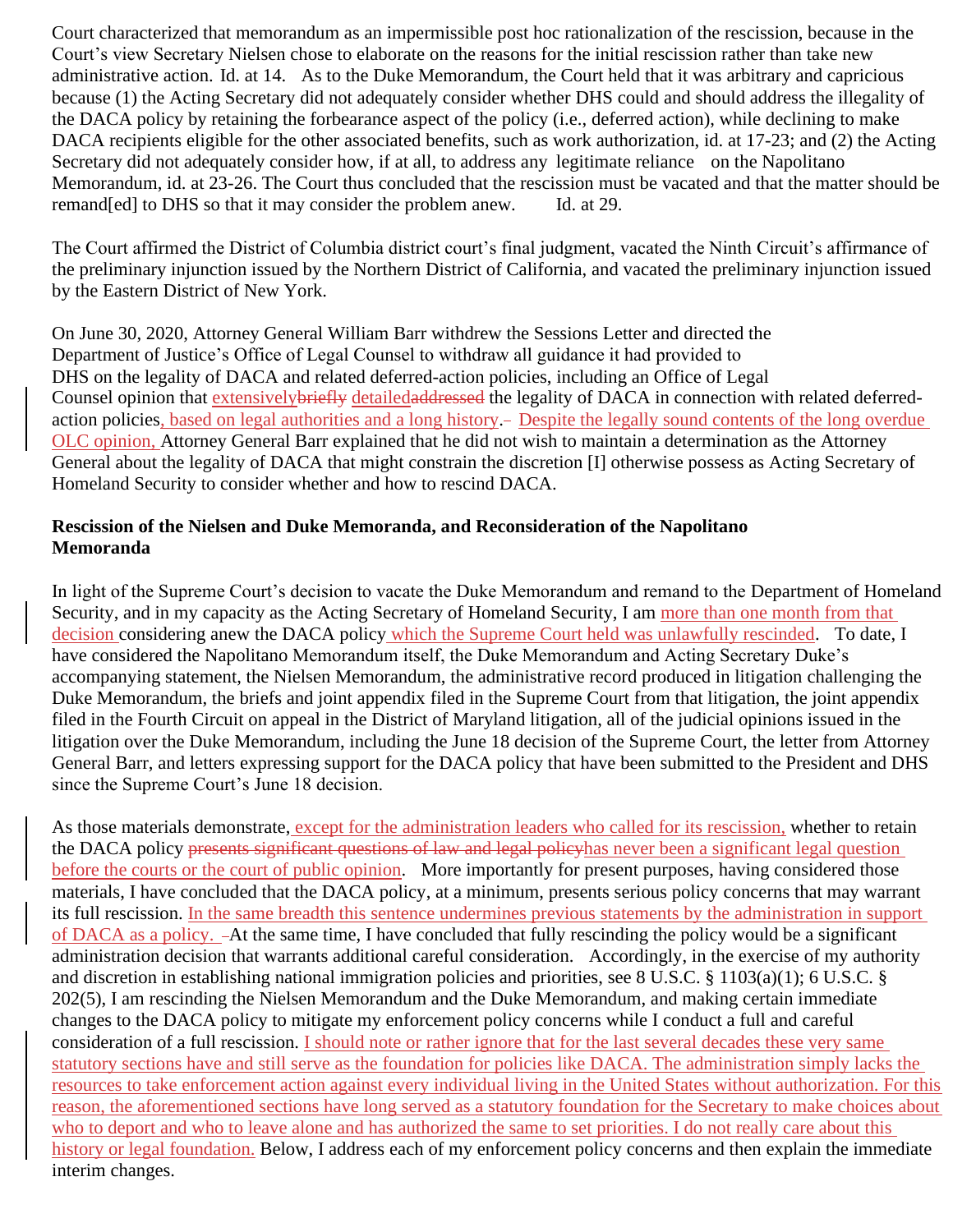**Enforcement Policy Concerns:** There are several reasons of enforcement policy that may warrant the full rescission of the DACA policy. First, even if the DACA policy could have been justified as a temporary measure when it was created, Congress arguably has had more than sufficient time to consider affording permanent status or immigration relief to the class of aliens covered by the policy. And yet, although various proposals have been advanced to do that, Congress has so far declined to take action. Particularly in the face of this failure to reach a legislative solution, I have serious doubts as to whether DHS should continue to provide either a reprieve from removal or a grant of attendant benefits to more than half a million aliens through a broad, class-based deferred-action policy.

By contrast, rescinding DACA entirely may well throw a sledgehammer into the role of prosecutorial discretion and deferred action in the immigration statute. create a more pressing need for Congress to decide whether it wants to address this issue and the underlying conditions that led to a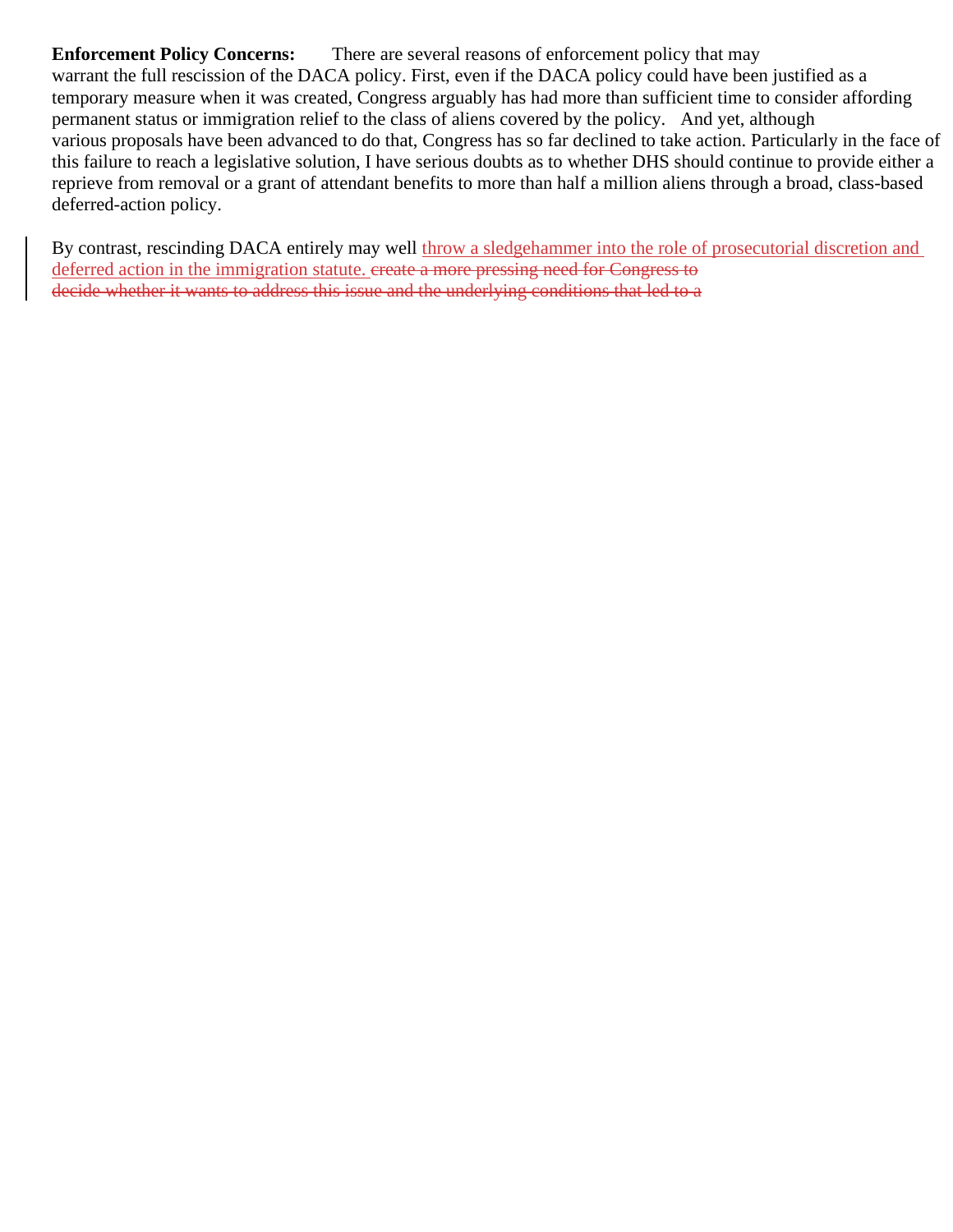population of this size to remain in the United States in violation of our immigration laws for so long, and any other efforts to reform our immigration system in a manner that advances the national interest. I have always had the choice to sustain DACA and advocate for a more durable solution in Congress but instead, it has been beneficial for me as a political matter to suggest that retaining DACA and supporting legislation is an 'either or' solution even when such as not is the case. As executive action, the DACA policy necessarily lacks the permanence of is consistent with statutory law; it is more akin to a stopgap measure. For example, DACA recipients, as such, are not entitled to become lawful permanent residents and are not on a path to citizenship. Congress is best positioned to address that and other concernlong term solutions for DACA recipients on a more permanent basis through duly enacted statutes.

Second, there has been much debate about the discretion exercised by DHS personnel in implementing the DACA policy. In my view, however, regardless of the amount of discretion that has been exercised or could be exercised under the policy, I have reservations as a matter of policy about setting out a list of detailed criteria, and maintaining a formal process, for non-enforcement not because doing so conflicts with the law but rather because I do not support transparency, one key value associated with the DACA policy. I am concerned that doing so may tilt the scales in deciding which aliens noncitizens should receive deferred action and may inhibit individualized consideration of each case, at least for a non-enforcement policy of this scale but I guess my own conclusion does conflict with the actual way DACA policy operates, namely as policy that is applied on a case by case basis-

Third, because **DHS** is aI continue to envision USCIS into a law enforcement agency despite its core mission to serve immigrants and process benefits and protection requests, I am concerned about sending mixed messages about DHS's intention to consistently enforce the immigration laws as Congress has written them. DACA makes clear that, for certain large classes of individuals, DHS will at least tolerate, if not affirmatively sanctionsupport , their ongoing violation of the immigration lawsfair exercises of prosecutorial discretion for low priority noncitizens who also benefit this country in significant ways. I am deeply troubled that the message communicated by non-enforcement policies like I chose to conflate DACA may contribute to the general problem of with illegal immigration in a manner that is inconsistent with

DHS's law enforcement mission how DACA, law enforcement and prioritization actually work.

Fourth, these concerns are all the more pressing in the context of children. It is vitally important to convey a message that discourages individuals from undertaking what can often be a perilous journey to this country with no legitimate claim to enter or remain. Of course, the DACA policy would not apply to children who are sent or brought to this country today. But I have continued to justify my decision by arguing rescinding the

DACA policy may further DHS's efforts to discourage illegal immigration involving children going forward even though they are unrelated and unfounded. By contrast, I am concerned that retaining the policy creates some risk of

communicating the contrary message and encouraging such illegal conduct by suggesting a potential for similar future policies.though I have no basis for this conclusion.

### **Changes Pending Reconsideration of the DACA Policy**: In accordance with the Supreme

Court's decision, more than one month after the Supreme Court ruled that the way DACA ended was unlawful, I am determined to give careful consideration to whether thewant time to see if the DACA policy should be maintained, rescinded, or modified. In the meantime, given my serious concerns about the policy, I have determined that some changes should immediately be made to the policy to limit its scope in the interim even though I was not given permission by the Supreme Court or a federal court to make these limitations after the Supreme Court ruling. First, while my reconsideration of the DACA policy continues, no new initial requests for DACA should be accepted. Second, advance parole should be granted to current DACA beneficiaries only in exceptional circumstances. Third, going forward, renewals of deferred action and the accompanying work authorization should be granted for one-year, rather than two-year, periods.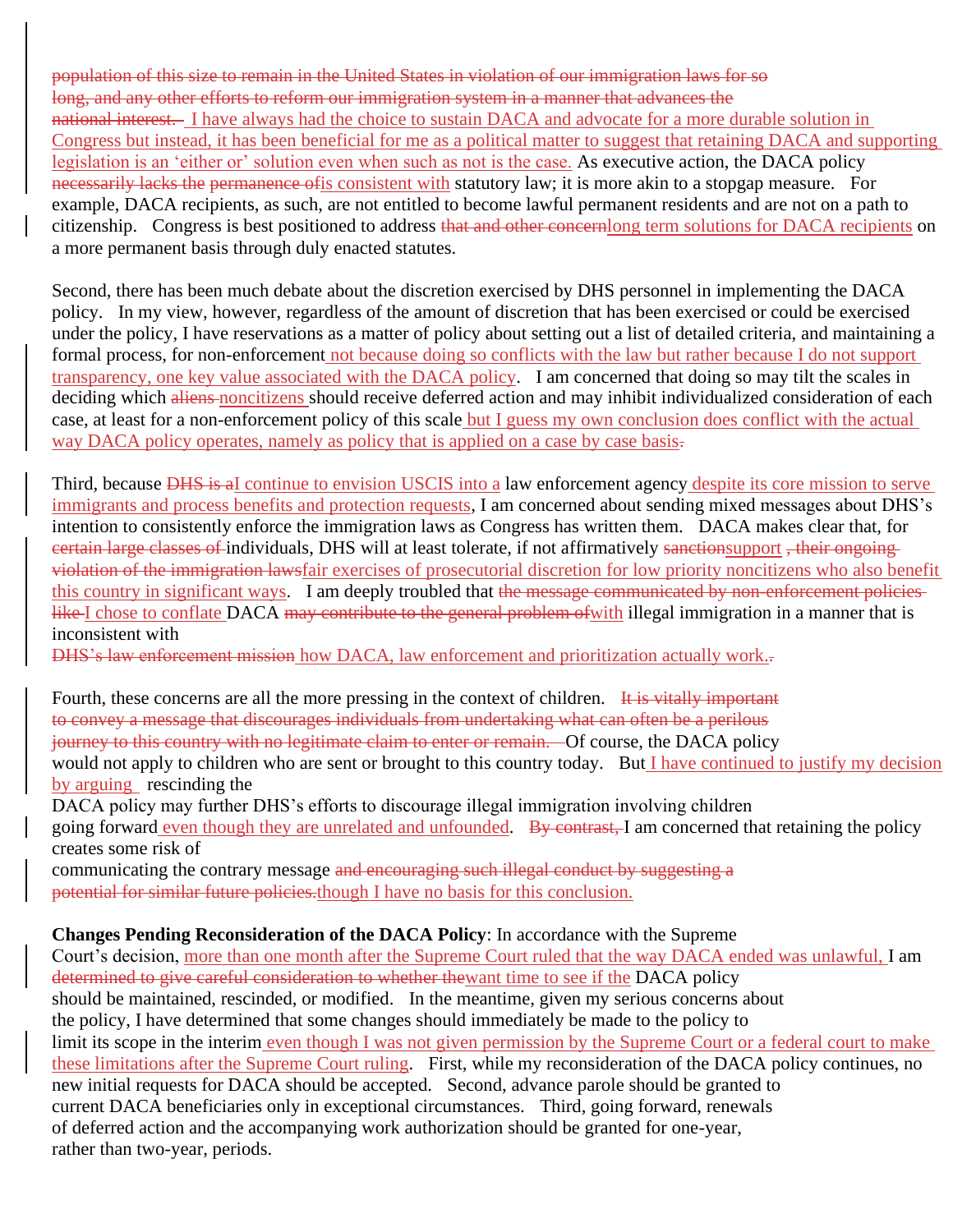I hope tThese changes will mitigate my concerns without encroaching materially on the reliance interests the Supreme Court ruled I failed to consider in deciding to end DACA.

That have been raised by individuals, organizations, and state and local governments during the course of the extensive litigation over the Duke and Nielsen Memoranda, and in recent letters to the President and DHS. As noted held by the Supreme Court, these groups have argued that, as the Napolitano Memorandum itself stated, many DACA recipients were brought or sent to the country as children, through no fault of their own, and may have never known another homehave several reliance interests that my administration failed to consider.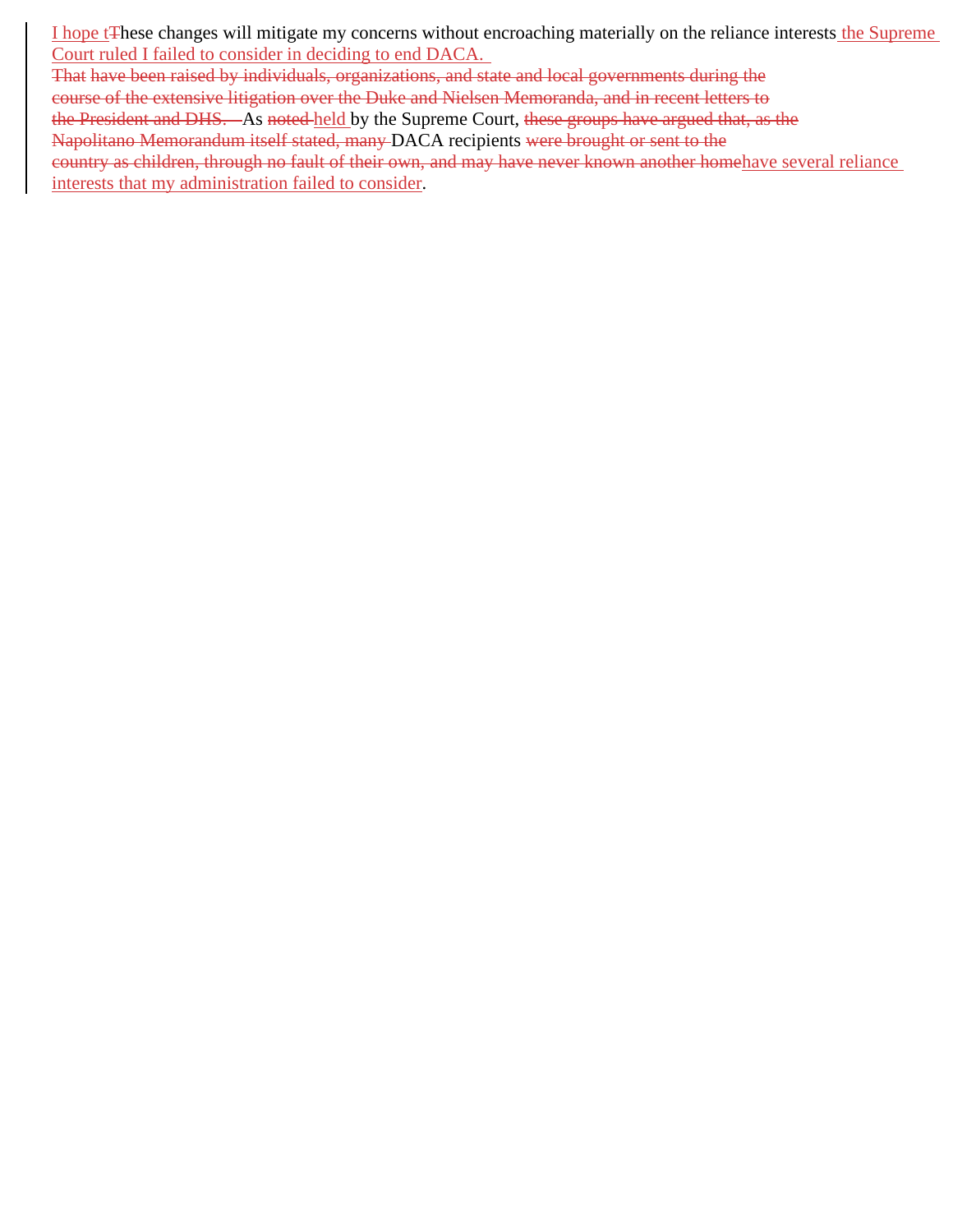The Supreme Court of the United States and parties who prevailed <del>They argued</del> accuratelyssert that DACA recipients have structured their lives around the expectation that DHS would forbear from enforcing the immigration laws against them and have come to rely on the other associated benefits like work authorization, Social Security, and Medicare, as well as advance parole that are made available to DACA recipients. The Supreme Court and parties who prevailed They point out that other parties, too, would be affected by the rescission of the DACA policy, including the family members, schools, employers, and employees of DACA recipients. They have offered estimates of the amount of economic activity DACA recipients generate and the federal, state, and local tax revenue that DACA recipients provide. And plaintiffs some have accurately even argued that the current COVID-19 and economic crises provide additional reasons to continue the DACA policy, in light of the many nearly 30,000 DACA recipients who have pursued careers in healthcare and other essential services or who serve in other critical roles in the workforce.

Whatever the merits of these asserted reliance interests on the maintenance of the DACA policy, they are significantly lessened, if not entirely lacking, with regard to aliens who have never before received deferred action pursuant to the policy. With that said, we understand the Supreme Court has asked us to reinstate DACA to how it existed before the policy was rescinded which in practical terms means that we are required to reinstate the process for new requests. But rather than focus on this centerpiece, we want to distract the ruling by arguing that  $\overline{\mathbf{And}}$ -any reliance interests possessed by an noncitizen alien or a third party within the United States on that alien's ability to remain in the country does not depend on the extraordinary ability to come and go from the country as they please. In light of my concerns about the policy as a whole, I do not believe that, at least absent exceptional circumstances, DHS should continue to make the benefit of advance parole available while I reconsider whether the DACA policy itself should exist. Indeed, even after determining that DHS's prior full rescission of the policy was likely unlawful though this opinion was mine only and never adopted by the courts, supported by immigration laws or the history, the district courts in the previous litigation did not require DHS to consider requests for DACA from aliens who had not previously received it or to grant any requests for advance parole. Accordingly, that following the courts' rulings and as required in an American democracy was has been the status quo for more than two years. Even though the Supreme Court ruled that the cases must be remanded to the lower courts and consistent with their conclusion that DACA should be fully reinstated, I want to continue DACA as it existed before this ruling and make further restrictions while giving myself more time to  $-$ It makes sense to continuethat approach while I reconsider whether to rescind or revise the policy. If I ultimately determine to maintain the policy, there is nothing in the policy that would preclude aliens from making an initial request for DACA or renewing requests for advance parole at that time. And, even in the interim, nothing in this memorandum precludes the exercise of deferred action on a truly individualized, case-by-case basis when and if warranted.

Nor are the asserted reliance interests significantly affected by shortening the renewal periods from two years to one year (of course, I am not really thinking about the costs involved by effectively doubling the fee for those seeking to renew and by forcing DACA recipients to live their lives in one-year increments as opposed to two). Shortening renewal periods granted during this reconsideration period will have the potential benefit of significantly lessening the lasting effects of the DACA policy if I ultimately decide to rescind it. And the costs will be limited in the meantime, because the aliens who currently have DACA grants and have structured their affairs based on their expectation of its continuance may still seek renewal. They will merely have to seek renewal on an annual, rather than biannual, basis. In a similar manner, the third parties who are benefiting from those aliens' continued presence today will continue to receive the same derivative benefits that they are receiving as long as the aliens' renewals continue whether on an annual or bi-annual basis. Put differently, even assuming that aliens with DACA have legitimate reliance interests in being able to renew at all, they have minimal if any reliance interests in the length of each renewal period, especially since a grant of DACA was and remains revocable.

I recognize that shortening renewal periods on a prospective basis will have the effect, during this interim period as I consider how to address the DACA policy, of increasing the total amount of renewal fees that an alien will be required to pay over a multi-year period. But the fee per application will remain constant, and the fee that DHS charges for the application is associated with the processing costs to DHS. DHS personnel should consider whether it is possible to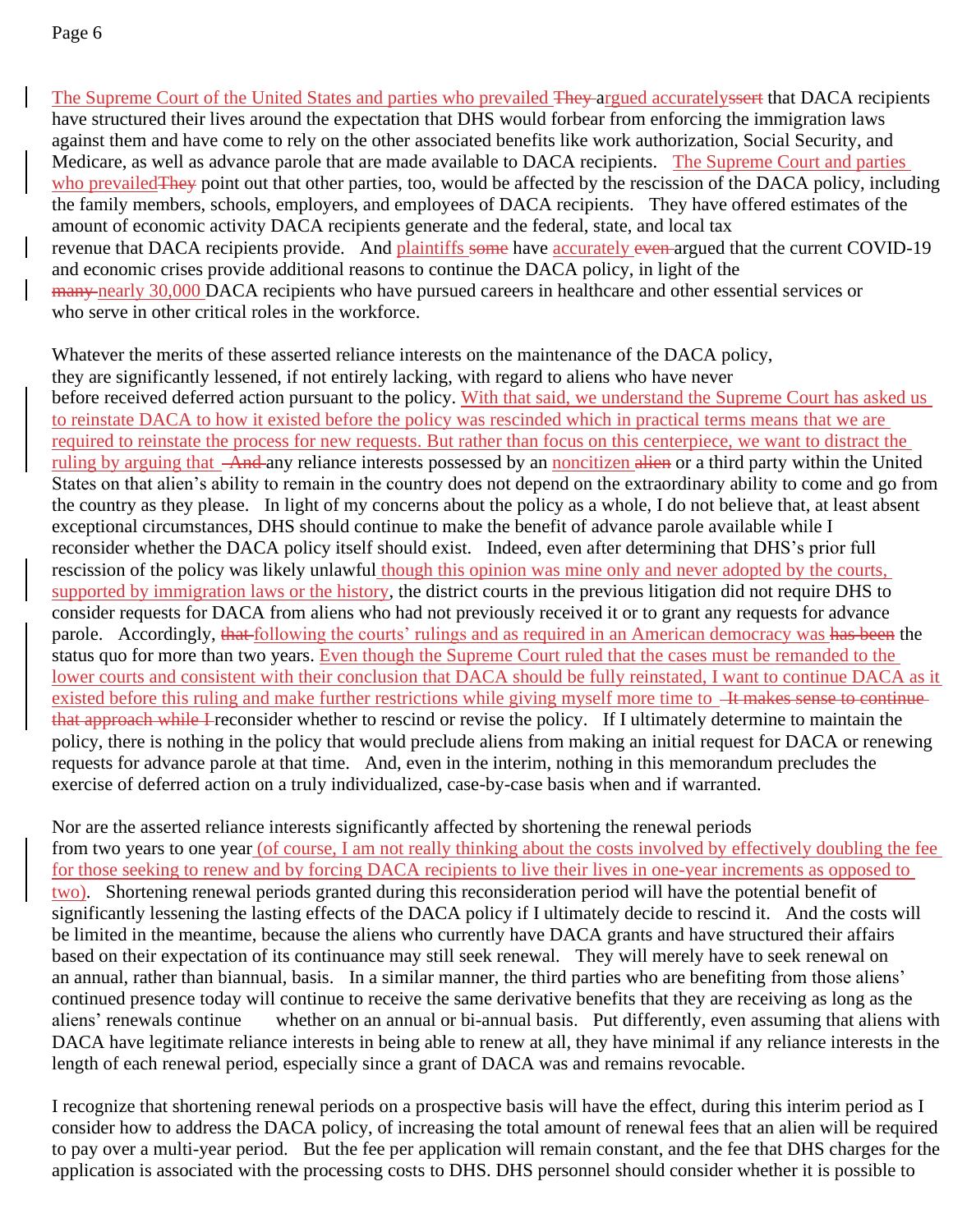Page 7

reduce renewal fees during this interim period of reconsideration. In my current view, however, even if renewal fees cannot be reduced, shortening the renewal period is still warranted because my views are really more above the ruling of the Supreme Court and order by a federal court and driven rather by my strong desire to limit the scope of the policy during this interim period despite any additional fees incurred by DACA beneficiaries as a result.

Finally, to further mitigate my concerns, I have determined that these changes should apply both to DACA and advance parole requests submitted after the issuance of this memorandum and requests that are currently pending before the agency. Since the issuance of the Supreme Court's decision, DHS has, on an interim basis, generally held properly submitted initial requests for DACA in anticipation of potential policy changes. Since July 24, DHS has likewise, on an interim basis, held all requests for advanced parole from current DACA recipients.<sup>1</sup>Consistent with the Court's express remand for the agency's reconsideration and the Napolitano Memorandum's clear statement that it conferred no substantive rights, DHS did not expand beyond the status quo of the past several years for a few weeks while it was determining next steps. I now conclude that all pending and future requests should be treated in the same manner, rather than be subject to differential treatment depending on the fortuity of when DHS received the request within a short period of uncertainty. Nothing in the Napolitano Memo purports to preclude me from exercising my enforcement discretion to make these changes on an interim basis while I consider whether to make more substantial changes on a permanent basis. Even under the Napolitano Memo, no aliens had a legal entitlement to receive DACA much less a legal entitlement to a particular renewal period. Nor can aliens with pending requests assert any meaningfully greater reliance interests in their initial or continued enjoyment of the policy and the attendant benefits than aliens who submit such requests after the issuance of this memorandum.

Accordingly, effective immediately, DHS shall:

• Reject all initial DACA requests and associated applications for Employment Authorization Documents, and refund all associated fees, without prejudice to re-filing such requests should DHS determine to begin accepting initial requests again in the future.

• Adjudicate Process all pending and future properly submitted DACA renewal requests and associated applications for Employment Authorization Documents from current beneficiaries.

• Limit the period of any deferred action granted pursuant to the DACA policy after the issuance of this memorandum (and thereby limit the period of any associated work authorization) to one year.

• Refrain from terminating any grants of previously issued deferred action or revoking any Employment Authorization Documents based solely on the directives in this memorandum for the remaining duration of their validity periods.